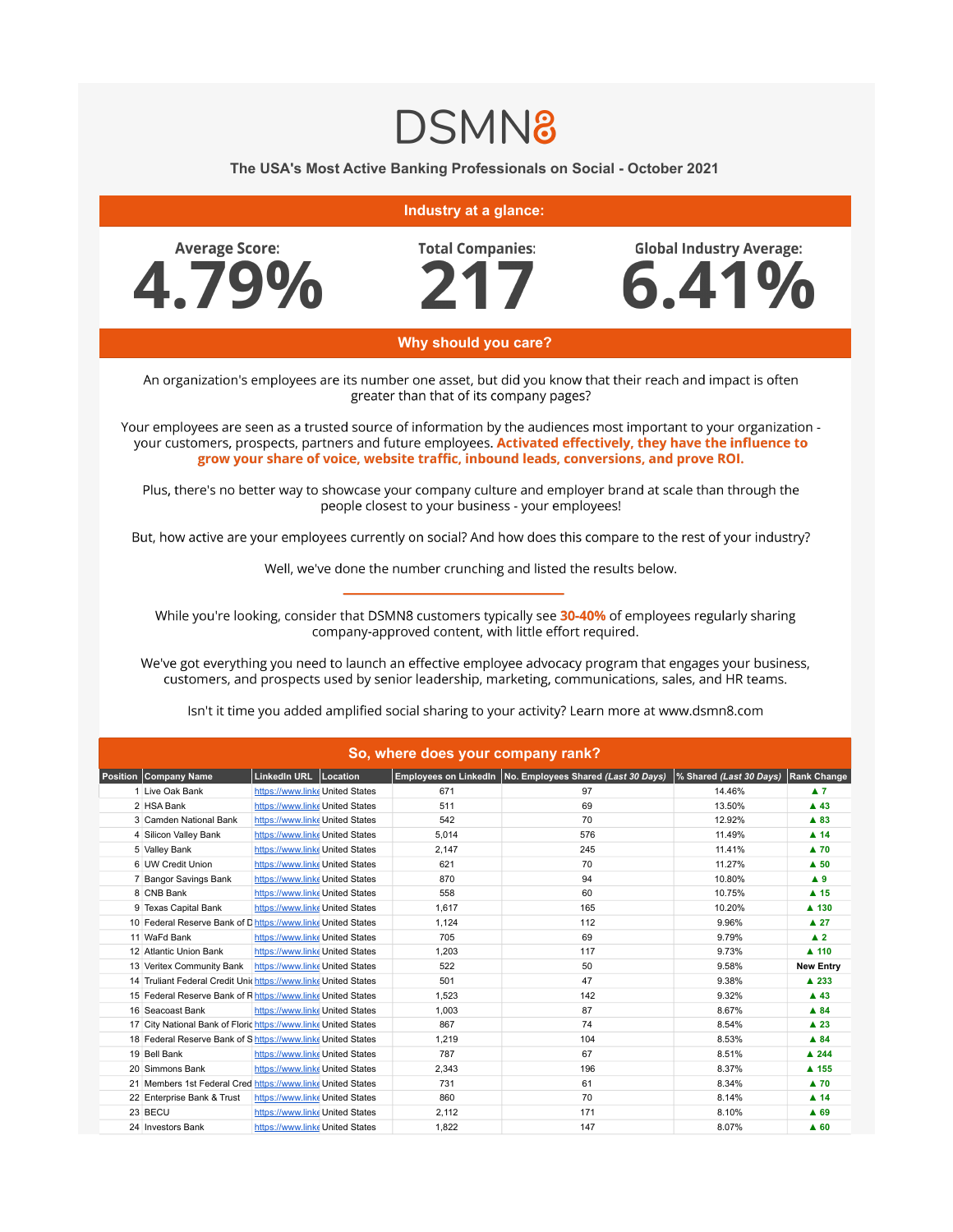| 25 The Bancorp                                                 | https://www.linke United States |  | 648    | 51    | 7.87% | $\blacktriangle$ 4  |
|----------------------------------------------------------------|---------------------------------|--|--------|-------|-------|---------------------|
| 26 Santander Bank                                              | https://www.linke United States |  | 11,568 | 908   | 7.85% | ▲ 276               |
|                                                                |                                 |  |        |       |       |                     |
| 27 Happy State Bank                                            | https://www.linke United States |  | 602    | 47    | 7.81% | ▲ 289               |
| 28 Flagstar Bank                                               | https://www.linke United States |  | 4,474  | 348   | 7.78% | ▲ 98                |
| 29 Customers Bank                                              | https://www.linke United States |  | 547    | 42    | 7.68% | $V - 27$            |
| 30 Dime Community Bank                                         | https://www.linke United States |  | 522    | 40    | 7.66% | $\Psi - 26$         |
|                                                                |                                 |  |        |       |       |                     |
| 31 AmeriFirst Financial                                        | https://www.linke United States |  | 646    | 49    | 7.59% | ▲ 137               |
| 32 First Financial Bank Texas https://www.linke United States  |                                 |  | 798    | 60    | 7.52% | $\blacktriangle$ 28 |
| 33 VyStar Credit Union                                         | https://www.linke United States |  | 1,244  | 93    | 7.48% | <b>New Entry</b>    |
|                                                                |                                 |  |        |       |       |                     |
| 34 Stock Yards Bank & Trust https://www.linke United States    |                                 |  | 577    | 43    | 7.45% | <b>New Entry</b>    |
| 35 Rockland Trust                                              | https://www.linke United States |  | 1,252  | 93    | 7.43% | ▲ 111               |
| 36 Horizon Bank                                                | https://www.linke United States |  | 582    | 43    | 7.39% | ▲ 92                |
| 37 First Commonwealth Bank https://www.linke United States     |                                 |  | 1,116  | 82    | 7.35% | $\blacktriangle$ 5  |
|                                                                |                                 |  |        |       |       |                     |
| 38 MUFG Union Bank                                             | https://www.linke United States |  | 670    | 49    | 7.31% | <b>New Entry</b>    |
| 39 Bank OZK                                                    | https://www.linke United States |  | 2,071  | 150   | 7.24% | <b>New Entry</b>    |
| 40 Sunflower Bank                                              | https://www.linke United States |  | 583    | 42    | 7.20% | $\blacktriangle$ 56 |
| 41 Axos Bank                                                   | https://www.linke United States |  | 857    | 61    | 7.12% | $\blacktriangle$ 12 |
|                                                                |                                 |  |        |       |       |                     |
| 42 Federal Reserve Bank of Chttps://www.linke United States    |                                 |  | 1,522  | 107   | 7.03% | $\blacktriangle$ 8  |
| 43 Centennial Bank                                             | https://www.linke United States |  | 1,159  | 80    | 6.90% | ▲ 216               |
| 44 Federal Reserve Bank of Chttps://www.linke United States    |                                 |  | 1,077  | 74    | 6.87% | ▲ 76                |
| 45 Berkshire Bank                                              | https://www.linke United States |  | 1,078  | 74    | 6.86% | $A$ 65              |
|                                                                |                                 |  |        |       |       |                     |
| 46 First Republic Bank                                         | https://www.linke United States |  | 5,793  | 394   | 6.80% | ▲ 36                |
| 47 Mercantile Bank of Michiga https://www.linke United States  |                                 |  | 548    | 37    | 6.75% | ▲ 119               |
| 48 First Interstate                                            | https://www.linke United States |  | 2,282  | 154   | 6.75% | <b>New Entry</b>    |
| 49 Suncoast Credit Union                                       | https://www.linke United States |  | 950    | 64    | 6.74% | ▲ 116               |
|                                                                |                                 |  |        |       |       |                     |
| 50 Lakeland Bank                                               | https://www.linke United States |  | 628    | 42    | 6.69% | ▲ 53                |
| 51 Midland States Bank                                         | https://www.linke United States |  | 659    | 44    | 6.68% | ▲ 125               |
| 52 Northwest Bank                                              | https://www.linke United States |  | 1,473  | 97    | 6.59% | ▲ 189               |
|                                                                |                                 |  |        |       |       |                     |
| 53 BOK Financial                                               | https://www.linke United States |  | 5,373  | 351   | 6.53% | ▲ 89                |
| 54 Pinnacle Financial Partners https://www.linke United States |                                 |  | 1,999  | 130   | 6.50% | $\blacktriangle$ 5  |
| 55 Dollar Bank                                                 | https://www.linke United States |  | 1,064  | 69    | 6.48% | ▲ 102               |
| 56 Federal Reserve Bank of N https://www.linke United States   |                                 |  | 878    | 56    | 6.38% | $\blacktriangle$ 8  |
|                                                                |                                 |  |        |       |       |                     |
| 57 CoBank                                                      | https://www.linke United States |  | 1,210  | 77    | 6.36% | ▲ 125               |
| 58 Fulton Bank                                                 | https://www.linke United States |  | 1,419  | 90    | 6.34% | ▲ 13                |
| 59 Centier Bank                                                | https://www.linke United States |  | 776    | 49    | 6.31% | ▲ 13                |
|                                                                | https://www.linke United States |  | 5,238  | 327   | 6.24% | ▲ 120               |
| 60 City National Bank                                          |                                 |  |        |       |       |                     |
| 61 First Bank (FBNC)                                           | https://www.linke United States |  | 647    | 40    | 6.18% | ▲ 171               |
| 62 OceanFirst Bank                                             | https://www.linke United States |  | 1,086  | 67    | 6.17% | ▲ 260               |
| 63 Frost Bank                                                  | https://www.linke United States |  | 3,142  | 192   | 6.11% | <b>New Entry</b>    |
|                                                                |                                 |  |        |       |       |                     |
| 64 Independent Bank                                            | https://www.linke United States |  | 875    | 53    | 6.06% | <b>New Entry</b>    |
| 65 Sandy Spring Bank                                           | https://www.linke United States |  | 942    | 57    | 6.05% | ▲ 75                |
| 66 Virginia Credit Union                                       | https://www.linke United States |  | 583    | 35    | 6.00% | ▲ 242               |
| 67 Popular                                                     | https://www.linke United States |  | 3,998  | 238   | 5.95% | <b>New Entry</b>    |
|                                                                |                                 |  |        |       |       |                     |
| 68 Bank of England Mortgage https://www.linke United States    |                                 |  | 992    | 58    | 5.85% | $\Psi - 14$         |
| 69 First Financial Bank                                        | https://www.linke United States |  | 2,026  | 118   | 5.82% | $\blacktriangle$ 54 |
| 70 Bank of Texas                                               | https://www.linke United States |  | 913    | 53    | 5.81% | ▲ 125               |
| 71 Salem Five Bank                                             | https://www.linke United States |  | 587    | 34    | 5.79% | $A$ 61              |
|                                                                |                                 |  |        |       |       |                     |
| 72 Eastern Bank                                                | https://www.linke United States |  | 1,522  | 88    | 5.78% | ▲ 119               |
| 73 Renasant Bank                                               | https://www.linke United States |  | 1,512  | 87    | 5.75% | ▲ 90                |
| 74 Signature Bank                                              | https://www.linke United States |  | 1,409  | 81    | 5.75% | ▲ 14                |
|                                                                |                                 |  |        |       |       |                     |
| 75 WesBanco                                                    | https://www.linke United States |  | 1,410  | 81    | 5.74% | ▲ 37                |
| 76 Patelco Credit Union                                        | https://www.linke United States |  | 822    | 47    | 5.72% | ▲ 43                |
| 77 Western Alliance Bank                                       | https://www.linke United States |  | 2,152  | 123   | 5.72% | ▲ 176               |
| 78 Webster Bank                                                | https://www.linke United States |  | 3,187  | 182   | 5.71% | ▲ 126               |
|                                                                |                                 |  |        |       |       |                     |
| 79 WSFS Bank                                                   | https://www.linke United States |  | 1,340  | 75    | 5.60% | $\blacktriangle$ 18 |
| 80 Federal Reserve Bank of Khttps://www.linke United States    |                                 |  | 1,579  | 88    | 5.57% | A65                 |
| 81 BankUnited                                                  | https://www.linke United States |  | 1,637  | 91    | 5.56% | ▲ 98                |
| 82 Heritage Bank NW                                            | https://www.linke United States |  | 576    | 32    | 5.56% | ▲ 314               |
|                                                                |                                 |  |        |       |       |                     |
| 83 First Citizens Bank                                         | https://www.linke United States |  | 6,680  | 369   | 5.52% | ▲ 94                |
| 84 PSECU                                                       | https://www.linke United States |  | 545    | 30    | 5.50% | ▲ 248               |
| 85 Citizens                                                    | https://www.linke United States |  | 16,787 | 923   | 5.50% | $\blacktriangle$ 20 |
| 86 United Community Bank                                       | https://www.linke United States |  | 1,642  | 90    | 5.48% | ▲ 69                |
|                                                                |                                 |  |        |       |       |                     |
| 87 SouthState Bank                                             | https://www.linke United States |  | 3,062  | 167   | 5.45% | <b>New Entry</b>    |
| 88 U.S. Bank                                                   | https://www.linke United States |  | 64,305 | 3,500 | 5.44% | ▲ 121               |
| 89 Umpqua Bank                                                 | https://www.linke United States |  | 3,540  | 192   | 5.42% | ▲ 166               |
|                                                                |                                 |  |        |       |       |                     |
| 90 Busey                                                       | https://www.linke United States |  | 1,016  | 55    | 5.41% | $\blacktriangle$ 51 |
| 91 Arvest Bank                                                 | https://www.linke United States |  | 4,257  | 230   | 5.40% | $\Psi - 91$         |
| 92 Golden 1 Credit Union                                       | https://www.linke United States |  | 1,226  | 66    | 5.38% | ▲ 157               |
| 93 Huntington National Bank                                    | https://www.linke United States |  | 13,547 | 727   | 5.37% | ▲ 141               |
|                                                                |                                 |  |        |       |       |                     |
| 94 KeyBank                                                     | https://www.linke United States |  | 15,193 | 805   | 5.30% | ▲ 134               |
| 95 Pacific Premier Bank                                        | https://www.linke United States |  | 1,233  | 65    | 5.27% | $\blacktriangle$ 40 |
| 96 Republic Bank                                               | https://www.linke United States |  | 1,404  | 74    | 5.27% | ▲ 168               |
|                                                                |                                 |  |        |       |       |                     |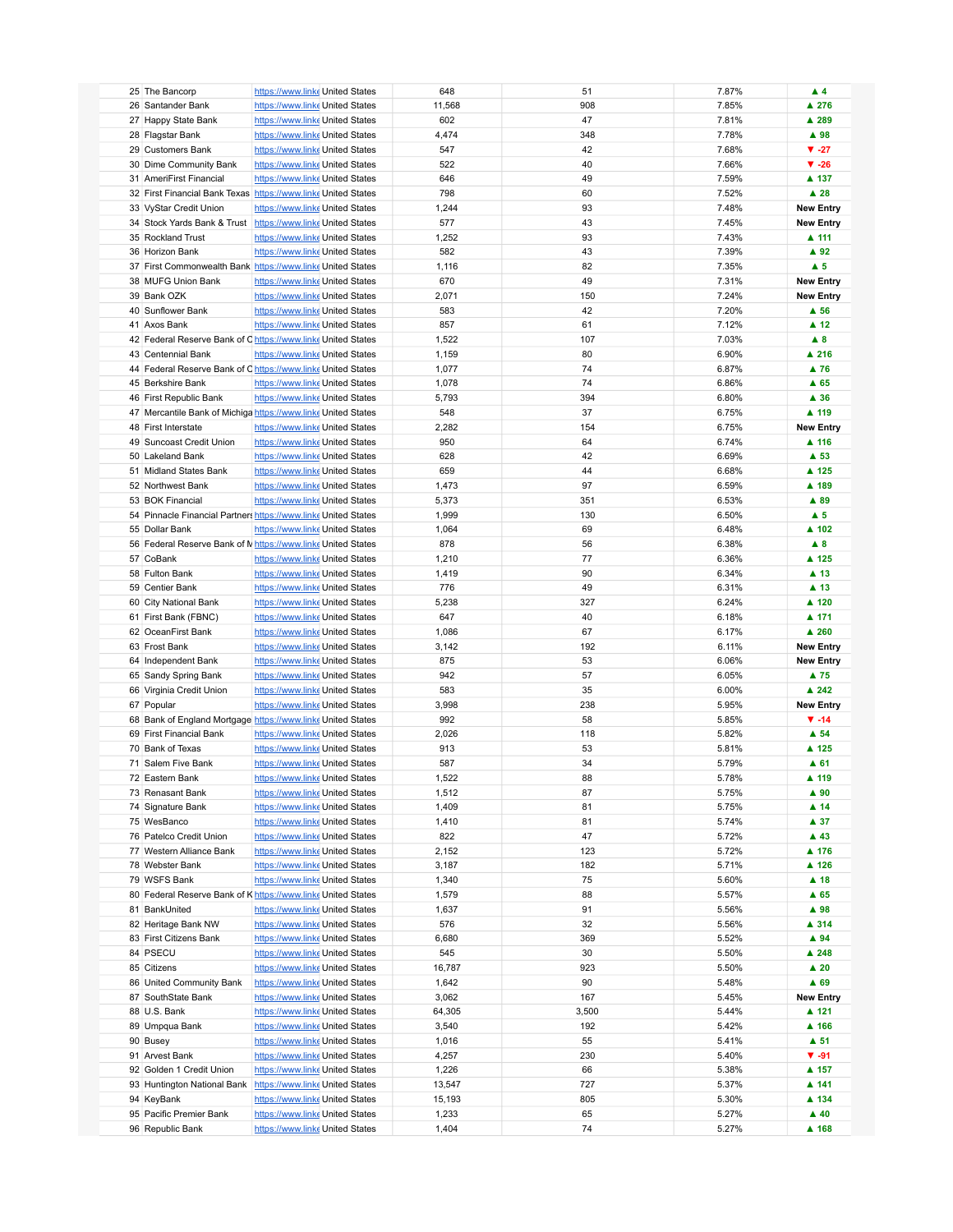| 97 Old National Bank                                             | https://www.linke United States |  | 2,610   | 136   | 5.21% | ▲ 139                    |
|------------------------------------------------------------------|---------------------------------|--|---------|-------|-------|--------------------------|
| 98 Commerce Bank                                                 | https://www.linke United States |  | 3,966   | 202   | 5.09% | $\blacktriangle$ 55      |
|                                                                  |                                 |  |         | 33    | 4.99% | ▲ 144                    |
| 99 Ocean Bank                                                    | https://www.linke United States |  | 661     |       |       |                          |
| 100 Ameris Bank                                                  | https://www.linke United States |  | 2,423   | 120   | 4.95% | $\blacktriangle$ 44      |
| 101 FAIRWINDS Credit Union                                       | https://www.linke United States |  | 547     | 27    | 4.94% | ▲ 99                     |
| 102 Zions Bancorporation                                         | https://www.linke United States |  | 3,217   | 155   | 4.82% | ▲ 91                     |
| 103 First American Bank                                          | https://www.linke United States |  | 937     | 45    | 4.80% | $\Psi - 59$              |
| 104 Trustco Bank                                                 | https://www.linke United States |  | 564     | 27    | 4.79% | ▲ 235                    |
|                                                                  |                                 |  |         |       |       |                          |
| 105 NBT Bank                                                     | https://www.linke United States |  | 1,087   | 52    | 4.78% | ▲ 156                    |
| 106 Southside Bank                                               | https://www.linke United States |  | 565     | 27    | 4.78% | <b>New Entry</b>         |
| 107 Ent Credit Union                                             | https://www.linke United States |  | 748     | 35    | 4.68% | ▲ 141                    |
| 108 Logix Federal Credit Union https://www.linke United States   |                                 |  | 582     | 27    | 4.64% | ▲ 130                    |
| 109 Park National Bank                                           | https://www.linke United States |  | 734     | 34    | 4.63% | <b>New Entry</b>         |
| 110 Summit Credit Union                                          | https://www.linke United States |  | 525     | 24    | 4.57% | ▲ 92                     |
|                                                                  |                                 |  |         |       |       |                          |
| 111 Equity Bank                                                  | https://www.linke United States |  | 880     | 40    | 4.55% | $\blacktriangle$ 48      |
| 112 Tri Counties Bank                                            | https://www.linke United States |  | 772     | 35    | 4.53% | $\blacktriangle$ 50      |
| 113 Sterling National Bank                                       | https://www.linke United States |  | 1,542   | 69    | 4.47% | $\blacktriangle$ 58      |
| 114 Teachers Credit Union                                        | https://www.linke United States |  | 562     | 25    | 4.45% | ▲ 91                     |
| 115 Banc of California                                           | https://www.linke United States |  | 855     | 38    | 4.44% | ▲ 196                    |
| 116 Bremer Bank                                                  |                                 |  |         | 63    | 4.40% |                          |
|                                                                  | https://www.linke United States |  | 1,431   |       |       | ▲ 81                     |
| 117 Cadence Bank                                                 | https://www.linke United States |  | 1,780   | 77    | 4.33% | ▲ 216                    |
| 118 Mechanics Bank                                               | https://www.linke United States |  | 1,182   | 51    | 4.31% | ▲ 201                    |
| 119 1st Source Bank                                              | https://www.linke United States |  | 975     | 42    | 4.31% | $\blacktriangle$ 51      |
| 120 Provident Bank                                               | https://www.linke United States |  | 1,361   | 58    | 4.26% | ▲ 131                    |
| 121 First National Bank of Oma https://www.linke United States   |                                 |  | 3,470   | 147   | 4.24% | ▲ 175                    |
|                                                                  |                                 |  |         |       |       |                          |
| 122 Regions Bank                                                 | https://www.linke United States |  | 18,888  | 796   | 4.21% | ▲ 157                    |
| 123 Bethpage Federal Credit U https://www.linke United States    |                                 |  | 546     | 23    | 4.21% | $\blacktriangle$ 10      |
| 124 Lake Michigan Credit Unior https://www.linke United States   |                                 |  | 904     | 38    | 4.20% | ▲ 102                    |
| 125 Capital City Bank Group                                      | https://www.linke United States |  | 621     | 26    | 4.19% | ▲ 227                    |
| 126 Federal Reserve Board                                        | https://www.linke United States |  | 2,423   | 101   | 4.17% | <b>New Entry</b>         |
|                                                                  |                                 |  |         | 63    | 4.13% |                          |
| 127 Citizens Financial Group                                     | https://www.linke United States |  | 1,526   |       |       | <b>New Entry</b>         |
| 128 Zions Bank                                                   | https://www.linke United States |  | 2,378   | 97    | 4.08% | ▲ 90                     |
| 129 Idaho Central Credit Union https://www.linke United States   |                                 |  | 712     | 29    | 4.07% | ▲ 169                    |
| 130 Digital Federal Credit Unior https://www.linke United States |                                 |  | 1,034   | 42    | 4.06% | ▲ 92                     |
| 131 Citizens Business Bank                                       | https://www.linke United States |  | 976     | 39    | 4.00% | $\blacktriangledown -52$ |
| 132 Bank of the West                                             | https://www.linke United States |  | 9,939   | 397   | 3.99% | ▲ 99                     |
|                                                                  |                                 |  |         |       |       |                          |
| 133 Fulton Financial Corporatio https://www.linke United States  |                                 |  | 1,180   | 47    | 3.98% | $\blacktriangle$ 70      |
| 134 CIT Bank                                                     | https://www.linke United States |  | 657     | 26    | 3.96% | ▲ 178                    |
| 135 Turk Eximbank                                                | https://www.linke United States |  | 531     | 21    | 3.95% | <b>New Entry</b>         |
| 136 Federal Reserve System                                       | https://www.linke United States |  | 2,351   | 92    | 3.91% | <b>New Entry</b>         |
| 137 BMO Harris Bank                                              | https://www.linke United States |  | 10,351  | 404   | 3.90% | ▲ 189                    |
| 138 STAR Financial Bank                                          | https://www.linke United States |  | 516     | 20    | 3.88% | $\blacktriangledown$ -22 |
|                                                                  |                                 |  |         |       |       |                          |
| 139 Pacific Western Bank                                         | https://www.linke United States |  | 2,072   | 78    | 3.76% | ▲ 164                    |
| 140 Washington Trust Bank                                        | https://www.linke United States |  | 983     | 37    | 3.76% | ▲ 150                    |
| 141 Bank of Oklahoma                                             | https://www.linke United States |  | 2,006   | 74    | 3.69% | ▲ 176                    |
| 142 Redstone Federal Credit U https://www.linke United States    |                                 |  | 599     | 22    | 3.67% | A64                      |
| 143 Amegy Bank                                                   | https://www.linke United States |  | 1,501   | 55    | 3.66% | $\blacktriangle$ 72      |
|                                                                  |                                 |  | 988     | 36    |       |                          |
| 144 Randolph Brooks Federal (https://www.linke United States     |                                 |  |         |       | 3.64% | ▲ 166                    |
| 145 Comerica Bank                                                | https://www.linke United States |  | 8,817   | 321   | 3.64% | ▲ 115                    |
| 146 SEFCU                                                        | https://www.linke United States |  | 632     | 23    | 3.64% | ▲ 146                    |
| 147 First Midwest Bank                                           | https://www.linke United States |  | 1,765   | 63    | 3.57% | <b>New Entry</b>         |
| 148 Bank of Hope                                                 | https://www.linke United States |  | 674     | 23    | 3.41% | ▲ 285                    |
| 149 National Bank of Arizona                                     | https://www.linke United States |  | 650     | 22    | 3.38% | ▲ 118                    |
|                                                                  |                                 |  |         |       |       |                          |
| 150 First National Bank of Penr https://www.linke United States  |                                 |  | 563     | 19    | 3.37% | <b>New Entry</b>         |
| 151 Bryn Mawr Trust                                              | https://www.linke United States |  | 667     | 22    | 3.30% | ▲ 60                     |
| 152 Union Bank                                                   | https://www.linke United States |  | 10,159  | 320   | 3.15% | ▲ 206                    |
| 153 Nevada State Bank                                            | https://www.linke United States |  | 544     | 17    | 3.13% | ▲ 16                     |
| 154 Prosperity Bank                                              | https://www.linke United States |  | 1,540   | 48    | 3.12% | ▲ 34                     |
|                                                                  | https://www.linke United States |  |         |       |       |                          |
| 155 Bank of America                                              |                                 |  | 273,807 | 8,500 | 3.10% | ▲ 170                    |
| 156 Office of the Comptroller of https://www.linke United States |                                 |  | 3,202   | 96    | 3.00% | <b>New Entry</b>         |
| 157 IDB Bank                                                     | https://www.linke United States |  | 1,006   | 30    | 2.98% | ▲ 179                    |
| 158 WSECU                                                        | https://www.linke United States |  | 538     | 16    | 2.97% | ▲ 239                    |
| 159 Financial Institutions                                       | https://www.linke United States |  | 1,286   | 37    | 2.88% | <b>New Entry</b>         |
| 160 First Bank                                                   | https://www.linke United States |  | 2,481   | 69    | 2.78% | <b>New Entry</b>         |
|                                                                  |                                 |  |         |       |       |                          |
| 161 American Savings Bank                                        | https://www.linke United States |  | 1,022   | 28    | 2.74% | ▲ 220                    |
| 162 Trustmark Bank                                               | https://www.linke United States |  | 1,754   | 46    | 2.62% | ▲ 144                    |
| 163 Glacier Bancorp                                              | https://www.linke United States |  | 1,986   | 51    | 2.57% | ▲ 203                    |
| 164 Woodforest National Bank https://www.linke United States     |                                 |  | 3,332   | 85    | 2.55% | <b>New Entry</b>         |
| 165 Stanbic Bank                                                 | https://www.linke United States |  | 7,602   | 193   | 2.54% | <b>New Entry</b>         |
| 166 Union Savings Bank                                           |                                 |  | 714     | 18    | 2.52% | ▲ 233                    |
|                                                                  | https://www.linke United States |  |         |       |       |                          |
| 167 PlainsCapital Bank                                           | https://www.linke United States |  | 866     | 21    | 2.42% | ▲ 208                    |
| 168 FDIC                                                         | https://www.linke United States |  | 5,618   | 136   | 2.42% | <b>New Entry</b>         |